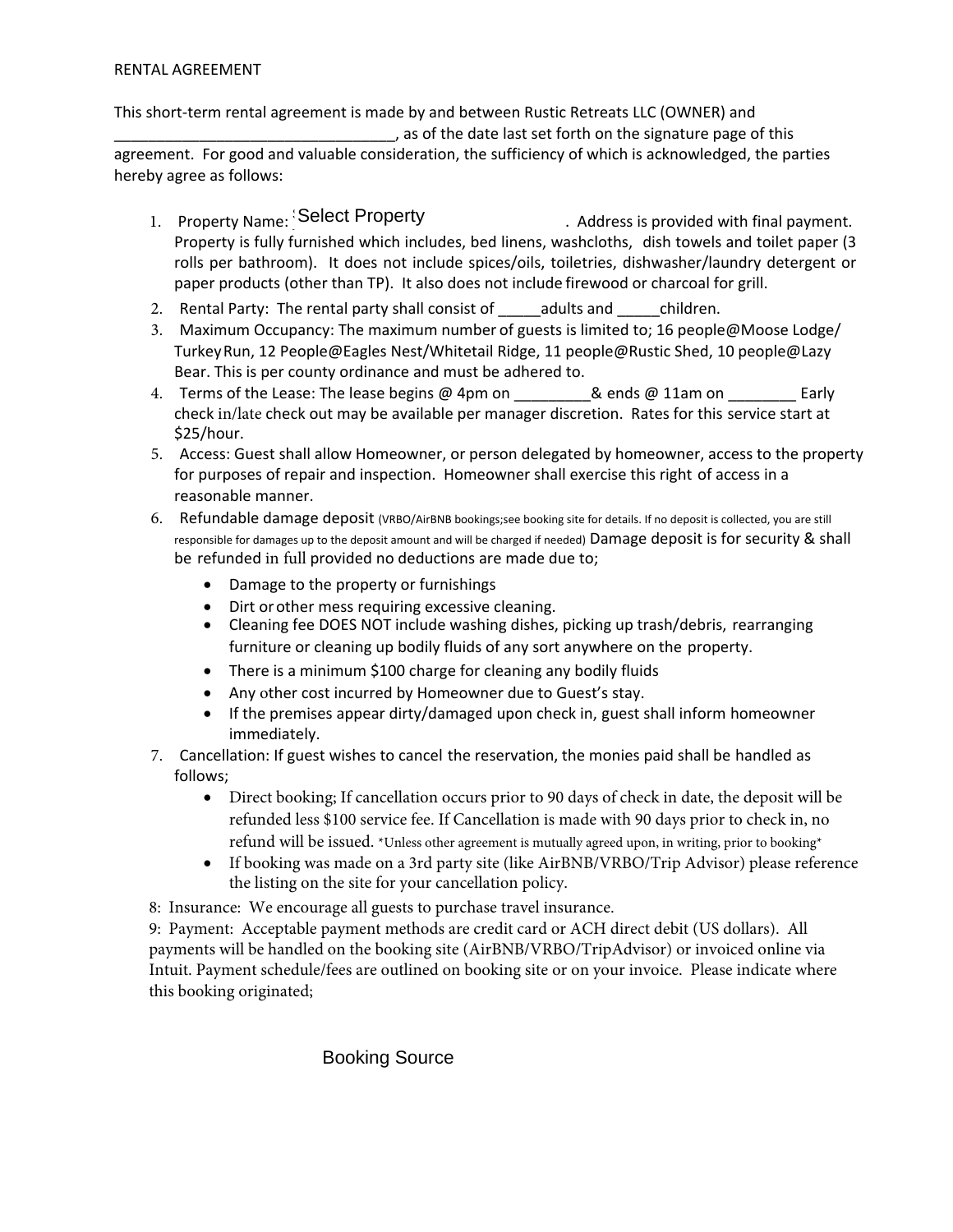- 10. Checkin: Specific instruction including lock information and property address will be sent to you via your email on file or booking site thread after final payment is received as well as photo ID and signed rental agreement.(No photo ID req'd for AirBNB reservations)
- 11. Please fill out the following guest contact information. Thephone number provided must be a number that the guest can be contacted on during the stay.
	- $\bullet$  Home address  $\bullet$
	- $\bullet$  City
	- State  $\overline{\phantom{a}}$
	- $Zip Code$   $\overline{\phantom{a}}$
	- Phone\_\_\_\_\_\_\_\_\_\_\_\_\_\_\_\_\_\_\_\_\_\_\_\_\_\_\_\_\_\_\_\_\_\_\_\_\_\_\_\_\_\_\_\_\_\_\_\_\_\_\_\_\_\_\_\_\_\_\_\_\_\_
	- $\bullet$  Email  $\bullet$  Email  $\bullet$   $\bullet$   $\bullet$   $\bullet$   $\bullet$   $\bullet$   $\bullet$   $\bullet$   $\bullet$   $\bullet$   $\bullet$   $\bullet$   $\bullet$   $\bullet$   $\bullet$   $\bullet$   $\bullet$   $\bullet$   $\bullet$   $\bullet$   $\bullet$   $\bullet$   $\bullet$   $\bullet$   $\bullet$   $\bullet$   $\bullet$   $\bullet$  -

12. Owner contact information is as follows;

- www.rusticretreatsllc.com
- Sondra (608)432-2982, Leon (608)432-2960, Sarah (608)432-6333 F (608)253-5070
- PO BOX 261 Wisconsin Dells, WI 53965
- rusticretreatsllc@gmail.com
- Facebook <https://www.facebook.com/rusticretreatsllc/>
- Instagram <https://www.instagram.com/rusticretreatsllc/>

## **RENTAL RULES**

- 1. Smoking is allowed outside only. Butts must be properly disposed of. There will be a fee charged for picking up cigarette butts.
- 2. People other than those in the guest party set forth above may not stay overnight in the property. Any other person on the property is the sole responsibility of Guest.
- 3. This property is privately owned; the owners are not responsible for any accidents, injuries or illness that occurs while on the premises or its facilities. The homeowners are not responsible for the loss of personal belongings or valuables of the guest. By accepting this reservation, it is agreed that all guests are expressly assuming the risk of any harm arising from their use of the premises or others whom they invite to use the premise.
- 4. Campfire is permitted in the fire ring only. (This excludes Eagles Nest. NO FIRES allowed at the Eagles Nest). You MUST NEVER leave a fire unattended.
- 5. Keep the property and all furnishings in good order.
- 6. Only use appliances of their intended uses.
- 7. Pets are NOT allowed.
- 8. MOOSE LODGE/TURKEY RUN/WHITETAIL RIDGE/LAZY BEAR/RUSTIC SHED; Parking is limited to 5-7 vehicles in the driveway. Parking on the road or grass is not permitted. EAGLES NEST; You may park 1 car directly in front of the home. All other cars must be parked across the street in the lot. Any illegally parked cars are subject to towing; applicable fines, towing fees are the sole responsibility of the vehicle owner. Please ensure you are parked a few feet in front of the property line. They are very particular and WILL call me. DO NOT try to park more than 1 car to the north-it is unsafe and you will be ticketed.